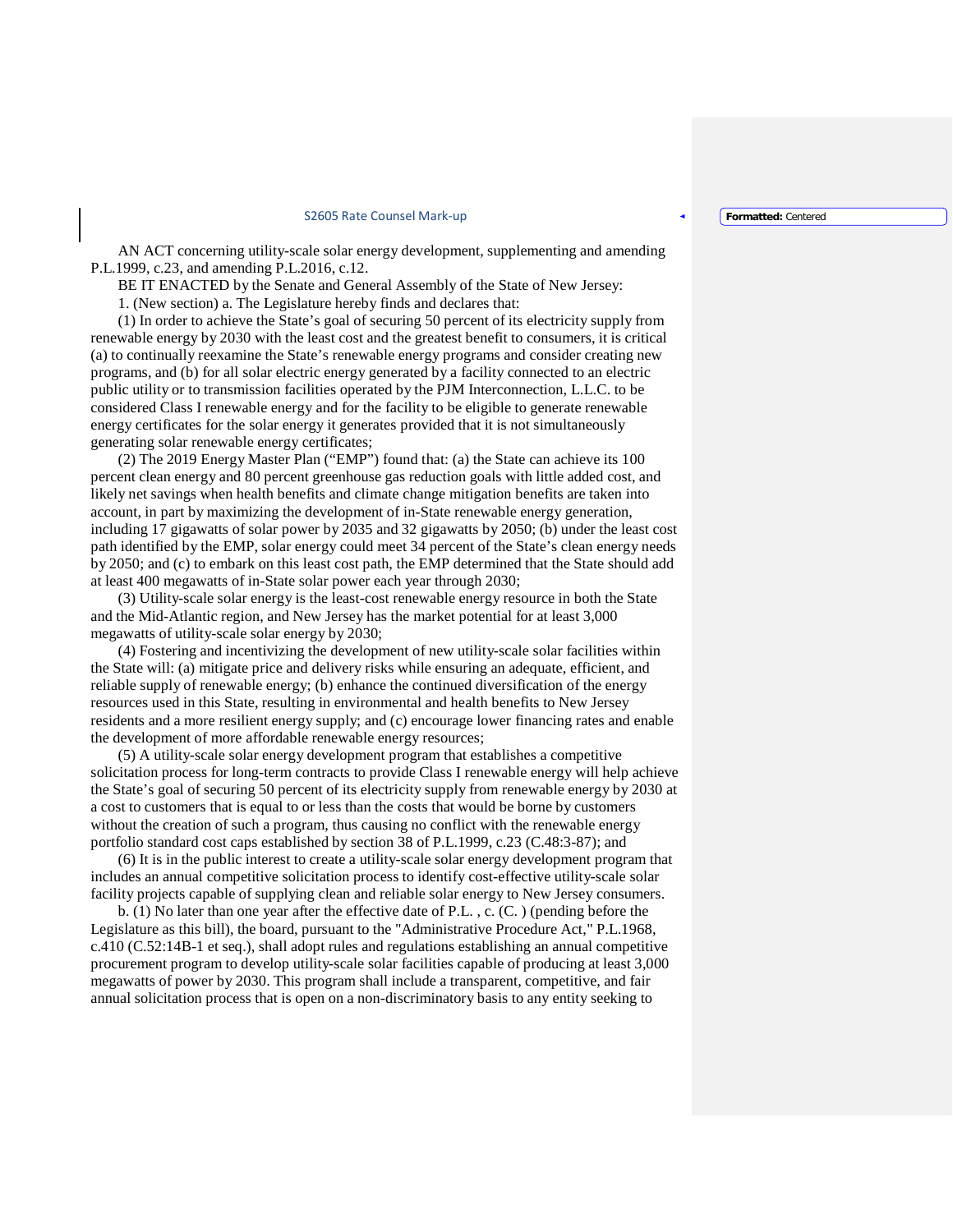construct a utility-scale solar facility that can achieve commercial operation within two years after the date of execution of a power purchase agreement, and standardized evaluation qualification criteria to be applied equally to all bids and bidders.

(2) The evaluation qualification criteria shall include the ability of the utility-sale solar facility and any **power-Class I REC** purchase agreement entered into pursuant to this section to: (a) provide enhanced electricity reliability;

(b) contribute to reducing seasonal electricity price spikes;

(c) be cost effective to ratepayers over the term of the contract, taking into consideration potential economic and environmental benefits to the ratepayers;

(d) avoid line loss and mitigate transmission costs to the extent possible and ensure that transmission cost overruns, if any, are not borne by ratepayers;

(e) be paired with energy storage systems;

(f) mitigate any environmental impacts associated with the construction of the facility; and (g) create and foster employment and economic development in the State.

c. (1) No later than 18 months after the effective date of P.L. , c. (C. ) (pending before the Legislature as this bill), the board shall establish the competitive procurement process, in accordance with subparagraphs (a) and (b) of paragraph (1) of subsection d. of this section, and conduct a competitive solicitation to procure Class I RECs generated by for utility-scale solar facility projects, in accordance with subparagraphs (a), (b), and (c) of paragraph (2) of subsection d. of this section.

d. (1) By December 31 of each year after the competitive solicitation conducted pursuant to subsection c. of this section, the board, after notice and opportunity for public comment, shall establish for the competitive procurement to take place in the following year:

(a) a procurement target of at least  $375$  megawatts, measured as alternating direct current, to be allocated among the electric public utilities in a manner determined by the Board, which target may be increased by the board to qualify for federal incentives or if the board otherwise finds doing so is in the public interest; and

(b) a confidential per Class-I REC unit price cost cap based on the board's consideration of the costs of development and operation of utility-scale solar facilities and which, together with the fees provided in subsection  $d(2)(c)$  of this section and the remunerations provided in subsection e. of this section, may not exceed the lower of (i) Staff's forecast of the 2010-year market price of energy, capacity, and Class I RECs, and (ii) any Class I Alternative Compliance Payment amount established by the board. <del>, and including the total cost of remunerations paid</del> suant to subsection d. of this section and a just and reasonable value for capacity.

(2) By June 30 of each year after the establishment of the competitive procurement process pursuant to paragraph (1) of this subsection, the board, with the assistance of an independent solicitation manager as the Board deems necessary, shall conduct a competitive solicitation for to purchase Class I RECs generated by utility-scale solar facility projects, which shall:

(a) rank all bids received based on the bid price per Class I REC;

(b) consider all-bids that are determined though an independent analysis to be competitive and are equal to or lower than the unit prices cap and which meet or exceed the procurement target established by the board; and

(c) require bidders to submit fees in an amount determined by the board to cover the costs incurred by the board in administering the competitive procurement process established pursuant to this section.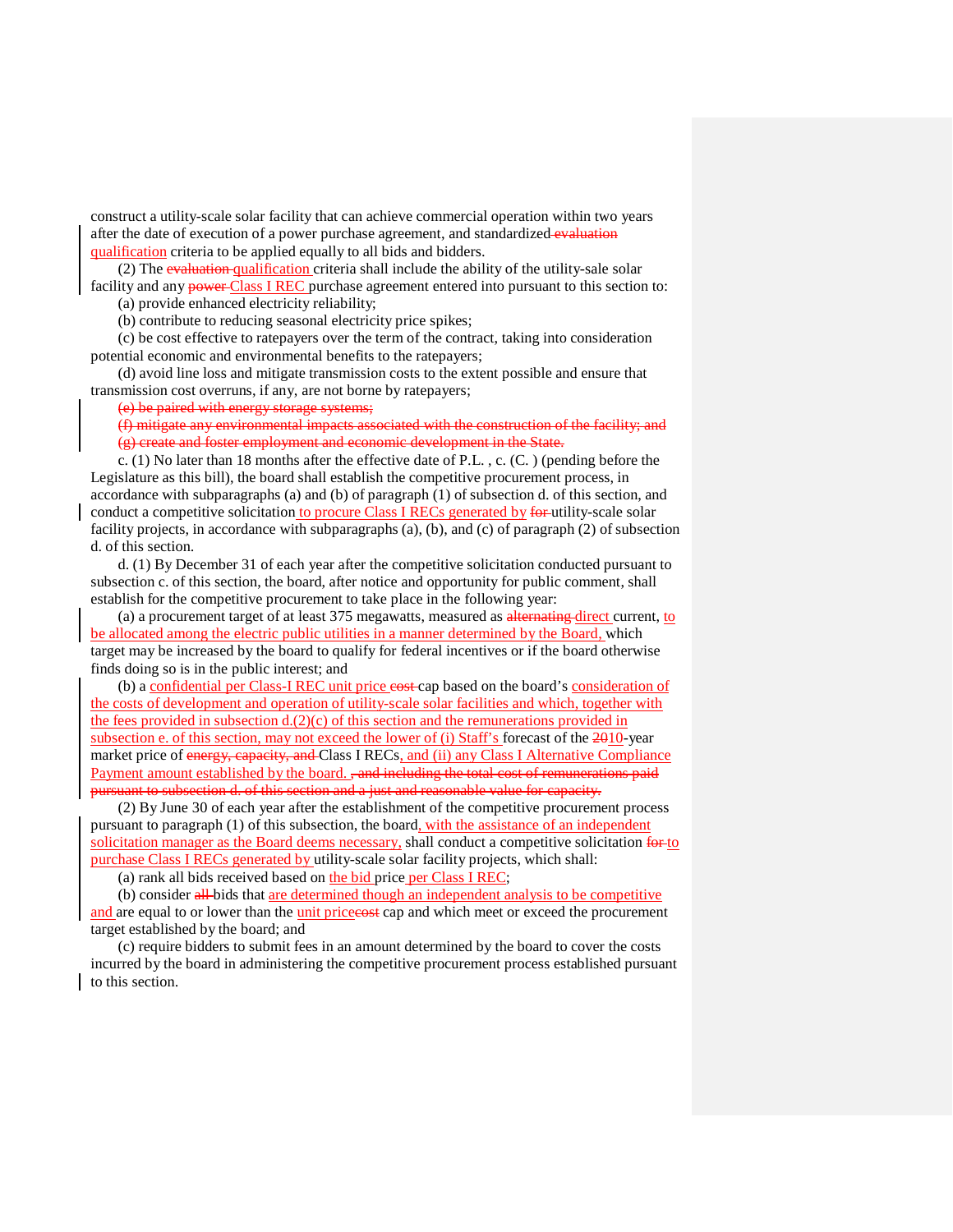The Board shall select winning bidders up to the procurement amount for each solicitation from the bids deemed competitive in rank order based on the lowest price.

e. (1) Within 90 days after a winning bid for a solicitation conducted pursuant to paragraph (2) of subsection c. of this section is chosen, each electric public utility shall negotiate  $\alpha$  power  $\frac{\text{pure} \cdot \text{base}}{\text{superhead}(s)}$  with the winning bidder(s) in its service territory to purchase energy, capacity, and Class I RECs, or any combination thereof, for a term of  $20-10$  years. A power purchase agreement entered into pursuant to this subsection that is subject to review by the Federal Energy Regulatory Commission shall be filed with the Federal Energy Regulatory Commission pursuant to 16 U.S.C. s.824d.

(2) Each power purchase agreement to purchase RECs developed pursuant to this section shall include (a) an annual remuneration of one percent of the annual payments under the agreement to be submitted to the State Treasurer for deposit into the "Preserve New Jersey Fund Account," established pursuant to section 4 of P.L.2016, c.12 (C.13:8C-46), to be allocated as set forth pursuant to section 1 of P.L.2019, c.136 (C.13:8C-47.1), and (b) an annual remuneration of up to two and one-half percent of the annual payment under the agreement to compensate the electric public utility for accepting the financial obligation of the long-term agreement. The net costs of a power purchasethe agreement, after deducting the remunerations set forth in (a) and (b) of this subsection, shall be recovered through a non-bypassable charge incorporated into the rates of the electric public utility as approved by the board.

f. Energy produced from a utility-scale solar facility shall not simultaneously receive Class Ibe eligible to receive RECs and SRECs or to participate in any other comparable credits issued under the SREC successor program developed by the board pursuant to P.L.2018, c.17 (C.48:3-87.8 et al.).

g. An electric public utility shall sell all Class I RECs generated by a utility-scale solar facility pursuant to this section to third-party energy suppliers electric power suppliers and basic generation service providers and , and any financial benefit realized by an electric public utility shall be credited to ratepayers.

h. The issuance of Class I RECs for an eligible utility-scale solar facility developed pursuant to this section shall be deemed "Board of Public Utilities financial assistance," as defined pursuant to section 1 of P.L.2009, c.89 (C.48:2-29.47).

2. Section 3 of P.L.1999, c.23 (C.48:3-51) is amended to read as follows:

3. As used in P.L.1999, c.23 (C.48:3-49 et al.): "Assignee" means a person to which an electric public utility or another assignee assigns, sells, or transfers, other than as security, all or a portion of its right to or interest in bondable transition property. Except as specifically provided in P.L.1999, c.23 (C.48:3-49 et al.), an assignee shall not be subject to the public utility requirements of Title 48 or any rules or regulations adopted pursuant thereto.

"Base load electric power generation facility" means an electric power generation facility intended to be operated at a greater than 50 percent capacity factor including, but not limited to, a combined cycle power facility and a combined heat and power facility.

"Base residual auction" means the auction conducted by PJM, as part of PJM's reliability pricing model, three years prior to the start of the delivery year to secure electrical capacity as necessary to satisfy the capacity requirements for that delivery year.

"Basic gas supply service" means gas supply service that is provided to any customer that has not chosen an alternative gas supplier, whether or not the customer has received offers as to competitive supply options, including, but not limited to, any customer that cannot obtain such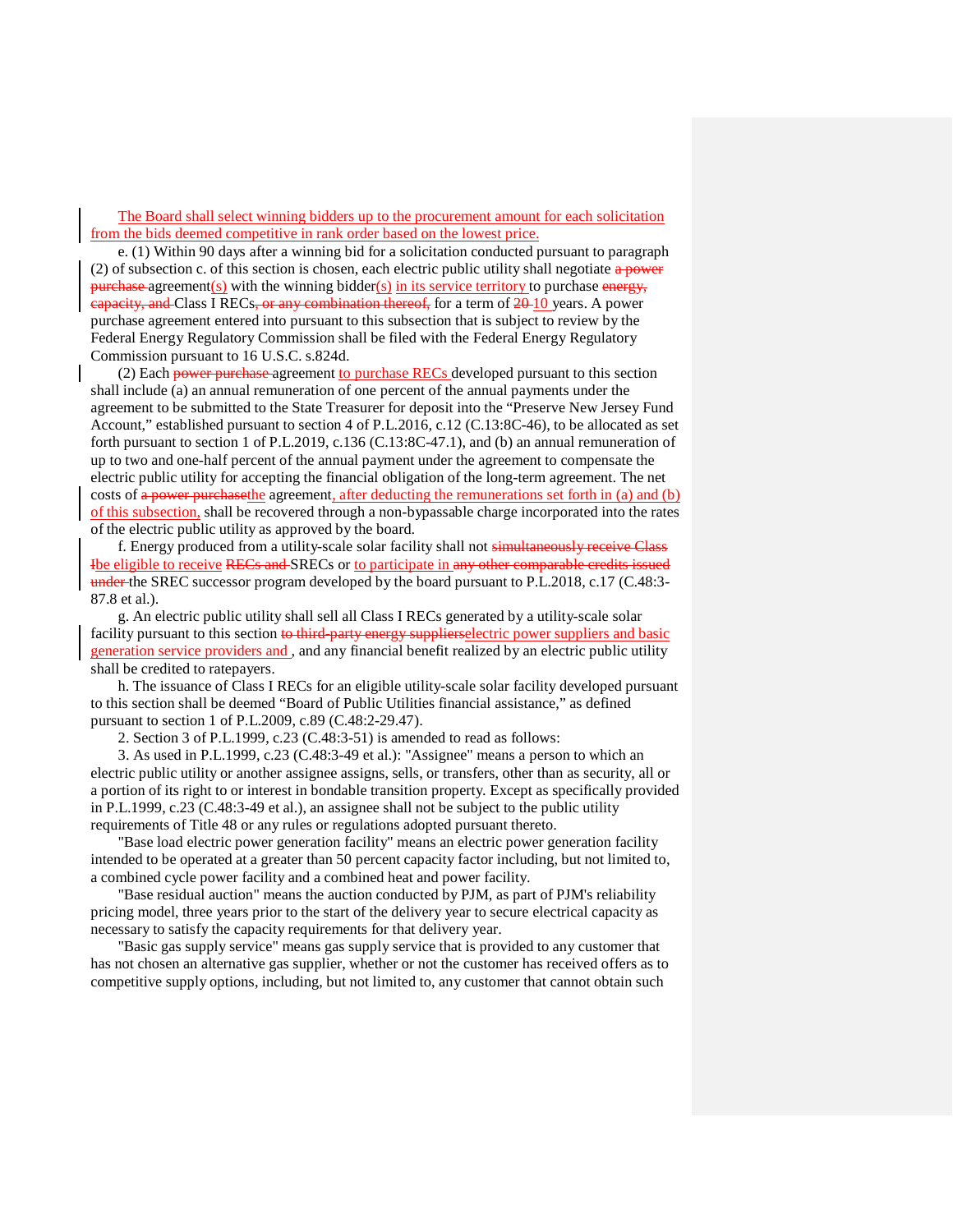service for any reason, including non-payment for services. Basic gas supply service is not a competitive service and shall be fully regulated by the board.

"Basic generation service" or "BGS" means electric generation service that is provided, to any customer that has not chosen an alternative electric power supplier, whether or not the customer has received offers for competitive supply options, including, but not limited to, any customer that cannot obtain such service from an electric power supplier for any reason, including non-payment for services. Basic generation service is not a competitive service and shall be fully regulated by the board.

"Basic generation service provider" or "provider" means a provider of basic generation service.

"Basic generation service transition costs" means the amount by which the payments by an electric public utility for the procurement of power for basic generation service and related ancillary and administrative costs exceeds the net revenues from the basic generation service charge established by the board pursuant to section 9 of P.L.1999, c.23 (C.48:3-57) during the transition period, together with interest on the balance at the board-approved rate, that is reflected in a deferred balance account approved by the board in an order addressing the electric public utility's unbundled rates, stranded costs, and restructuring filings pursuant to P.L.1999, c.23 (C.48:3-49 et al.). Basic generation service transition costs shall include, but are not limited to, costs of purchases from the spot market, bilateral contracts, contracts with non-utility generators, parting contracts with the purchaser of the electric public utility's divested generation assets, short-term advance purchases, and financial instruments such as hedging, forward contracts, and options. Basic generation service transition costs shall also include the payments by an electric public utility pursuant to a competitive procurement process for basic generation service supply during the transition period, and costs of any such process used to procure the basic generation service supply.

"Board" means the New Jersey Board of Public Utilities or any successor agency.

"Bondable stranded costs" means any stranded costs or basic generation service transition costs of an electric public utility approved by the board for recovery pursuant to the provisions of P.L.1999, c.23 (C.48:3-49 et al.), together with, as approved by the board: (1) the cost of retiring existing debt or equity capital of the electric public utility, including accrued interest, premium and other fees, costs, and charges relating thereto, with the proceeds of the financing of bondable transition property; (2) if requested by an electric public utility in its application for a bondable stranded costs rate order, federal, State and local tax liabilities associated with stranded costs recovery, basic generation service transition cost recovery, or the transfer or financing of the property, or both, including taxes, whose recovery period is modified by the effect of a stranded costs recovery order, a bondable stranded costs rate order, or both; and (3) the costs incurred to issue, service or refinance transition bonds, including interest, acquisition or redemption premium, and other financing costs, whether paid upon issuance or over the life of the transition bonds, including, but not limited to, credit enhancements, service charges, overcollateralization, interest rate cap, swap or collar, yield maintenance, maturity guarantee or other hedging agreements, equity investments, operating costs, and other related fees, costs, and charges, or to assign, sell, or otherwise transfer bondable transition property.

"Bondable stranded costs rate order" means one or more irrevocable written orders issued by the board pursuant to P.L.1999, c.23 (C.48:3-49 et al.) which determines the amount of bondable stranded costs and the initial amount of transition bond charges authorized to be imposed to recover the bondable stranded costs, including the costs to be financed from the proceeds of the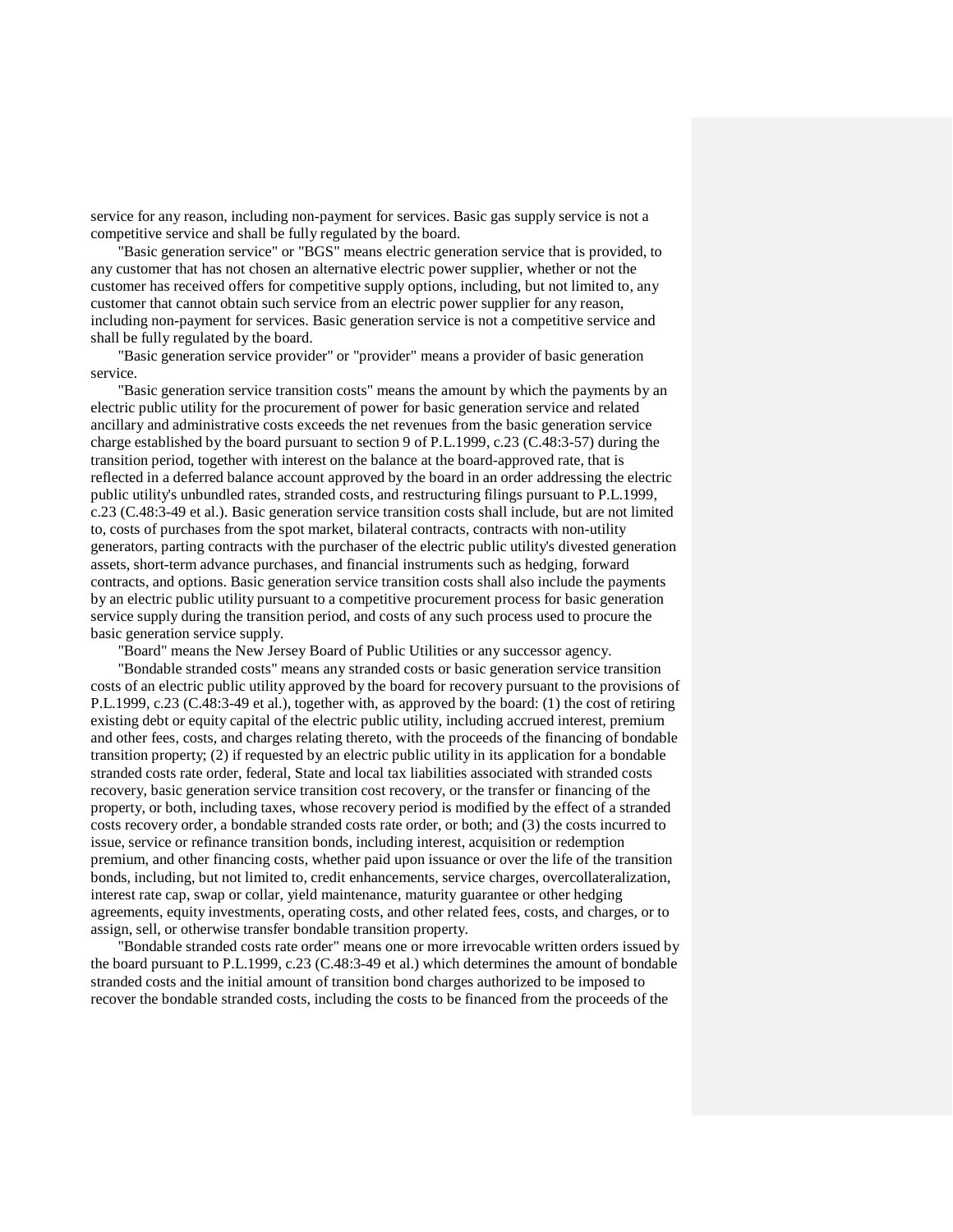transition bonds, as well as on-going costs associated with servicing and credit enhancing the transition bonds, and provides the electric public utility specific authority to issue or cause to be issued, directly or indirectly, transition bonds through a financing entity and related matters as provided in P.L.1999, c.23 (C.48:3-49 et al.), which order shall become effective immediately upon the written consent of the related electric public utility to the order as provided in P.L.1999, c.23 (C.48:3-49 et al.).

"Bondable transition property" means the property consisting of the irrevocable right to charge, collect, and receive, and be paid from collections of, transition bond charges in the amount necessary to provide for the full recovery of bondable stranded costs which are determined to be recoverable in a bondable stranded costs rate order, all rights of the related electric public utility under the bondable stranded costs rate order including, without limitation, all rights to obtain periodic adjustments of the related transition bond charges pursuant to subsection b. of section 15 of P.L.1999, c.23 (C.48:3-64), and all revenues, collections, payments, money, and proceeds arising under, or with respect to, all of the foregoing.

"British thermal unit" or "Btu" means the amount of heat required to increase the temperature of one pound of water by one degree Fahrenheit.

"Broker" means a duly licensed electric power supplier that assumes the contractual and legal responsibility for the sale of electric generation service, transmission, or other services to end-use retail customers, but does not take title to any of the power sold, or a duly licensed gas supplier that assumes the contractual and legal obligation to provide gas supply service to enduse retail customers, but does not take title to the gas.

"Brownfield" means any former or current commercial or industrial site that is currently vacant or underutilized and on which there has been, or there is suspected to have been, a discharge of a contaminant.

"Buydown" means an arrangement or arrangements involving the buyer and seller in a given power purchase contract and, in some cases third parties, for consideration to be given by the buyer in order to effectuate a reduction in the pricing, or the restructuring of other terms to reduce the overall cost of the power contract, for the remaining succeeding period of the purchased power arrangement or arrangements.

"Buyout" means an arrangement or arrangements involving the buyer and seller in a given power purchase contract and, in some cases third parties, for consideration to be given by the buyer in order to effectuate a termination of such power purchase contract.

"Class I renewable energy" means electric energy produced from solar technologies, photovoltaic technologies, wind energy, fuel cells, geothermal technologies, wave or tidal action, small scale hydropower facilities with a capacity of three megawatts or less and put into service after the effective date of P.L.2012, c.24, methane gas from landfills or methane gas from a biomass facility provided that the biomass is cultivated and harvested in a sustainable manner, or methane gas from a composting or anaerobic or aerobic digestion facility that converts food waste or other organic waste to energy.

"Class II renewable energy" means electric energy produced at a hydropower facility with a capacity of greater than three megawatts, but less than 30 megawatts, or a resource recovery facility, provided that the facility is located where retail competition is permitted and provided further that the Commissioner of Environmental Protection has determined that the facility meets the highest environmental standards and minimizes any impacts to the environment and local communities. Class II renewable energy shall not include electric energy produced at a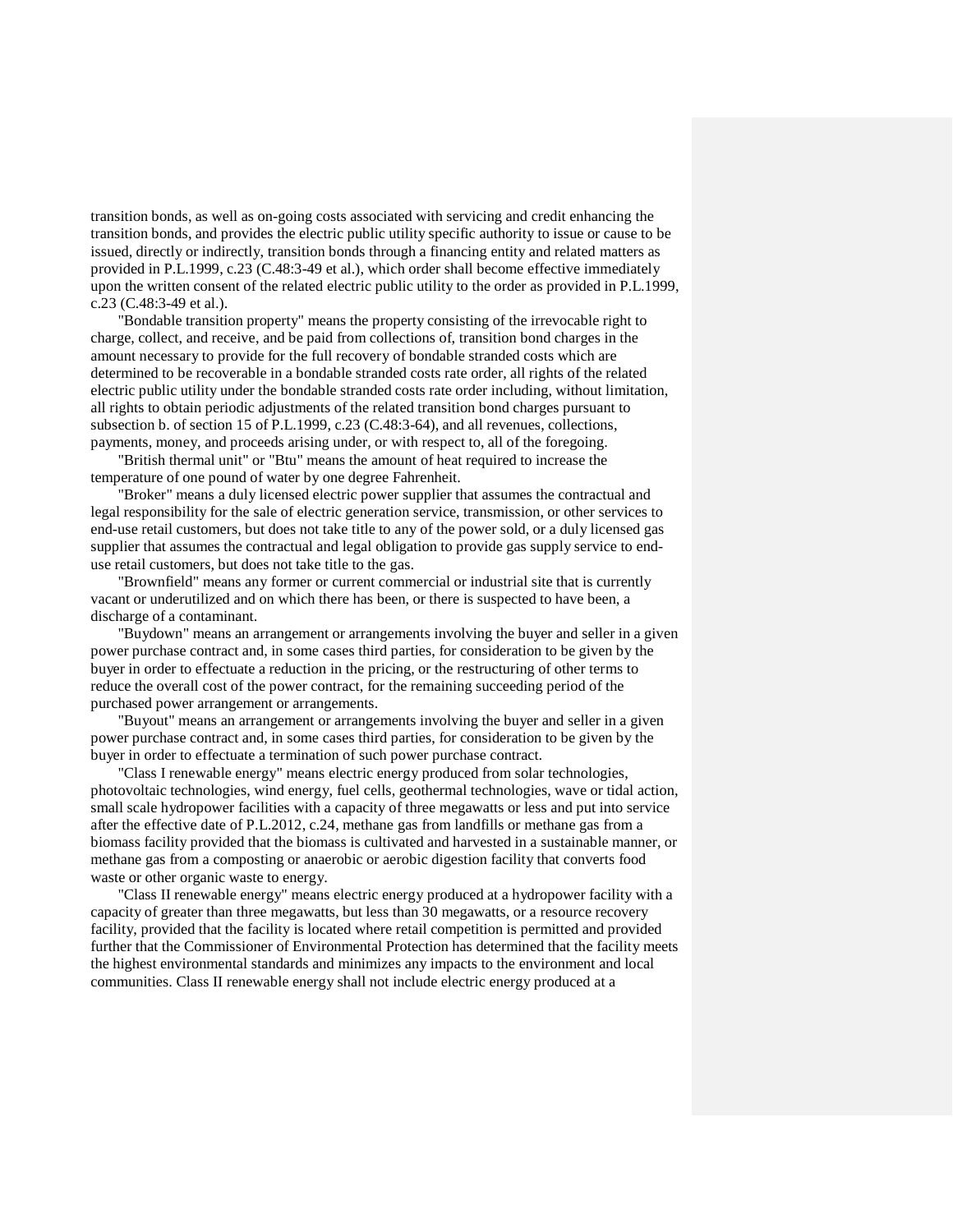hydropower facility with a capacity of greater than 30 megawatts on or after the effective date of P.L.2015, c.51.

"Co-generation" means the sequential production of electricity and steam or other forms of useful energy used for industrial or commercial heating and cooling purposes.

"Combined cycle power facility" means a generation facility that combines two or more thermodynamic cycles, by producing electric power via the combustion of fuel and then routing the resulting waste heat by-product to a conventional boiler or to a heat recovery steam generator for use by a steam turbine to produce electric power, thereby increasing the overall efficiency of the generating facility.

"Combined heat and power facility" or "co-generation facility" means a generation facility which produces electric energy and steam or other forms of useful energy such as heat, which are used for industrial or commercial heating or cooling purposes. A combined heat and power facility or co-generation facility shall not be considered a public utility.

"Competitive service" means any service offered by an electric public utility or a gas public utility that the board determines to be competitive pursuant to section 8 or section 10 of P.L.1999, c.23 (C.48:3-56 or C.48:3-58) or that is not regulated by the board.

"Commercial and industrial energy pricing class customer" or "CIEP class customer" means that group of non-residential customers with high peak demand, as determined by periodic board order, which either is eligible or which would be eligible, as determined by periodic board order, to receive funds from the Retail Margin Fund established pursuant to section 9 of P.L.1999, c.23 (C.48:3-57) and for which basic generation service is hourly-priced.

"Comprehensive resource analysis" means an analysis including, but not limited to, an assessment of existing market barriers to the implementation of energy efficiency and renewable technologies that are not or cannot be delivered to customers through a competitive marketplace.

"Connected to the distribution system" means, for a solar electric power generation facility, that the facility is: (1) connected to a net metering customer's side of a meter, regardless of the voltage at which that customer connects to the electric grid; (2) an on-site generation facility; (3) qualified for net metering aggregation as provided pursuant to paragraph (4) of subsection e. of section 38 of P.L.1999, c.23 (C.48:3-87); (4) owned or operated by an electric public utility and approved by the board pursuant to section 13 of P.L.2007, c.340 (C.48:3-98.1); (5) directly connected to the electric grid at 69 kilovolts or less, regardless of how an electric public utility classifies that portion of its electric grid, and is designated as "connected to the distribution system" by the board pursuant to subsections q. through s. of section 38 of P.L.1999, c.23 (C.48:3-87); or (6) is certified by the board, in consultation with the Department of Environmental Protection, as being located on a brownfield, on an area of historic fill, or on a properly closed sanitary landfill facility. Any solar electric power generation facility, other than that of a net metering customer on the customer's side of the meter, connected above 69 kilovolts shall not be considered connected to the distribution system.

"Customer" means any person that is an end user and is connected to any part of the transmission and distribution system within an electric public utility's service territory or a gas public utility's service territory within this State.

"Customer account service" means metering, billing, or such other administrative activity associated with maintaining a customer account.

"Delivery year" or "DY" means the 12-month period from June 1st through May 31st, numbered according to the calendar year in which it ends.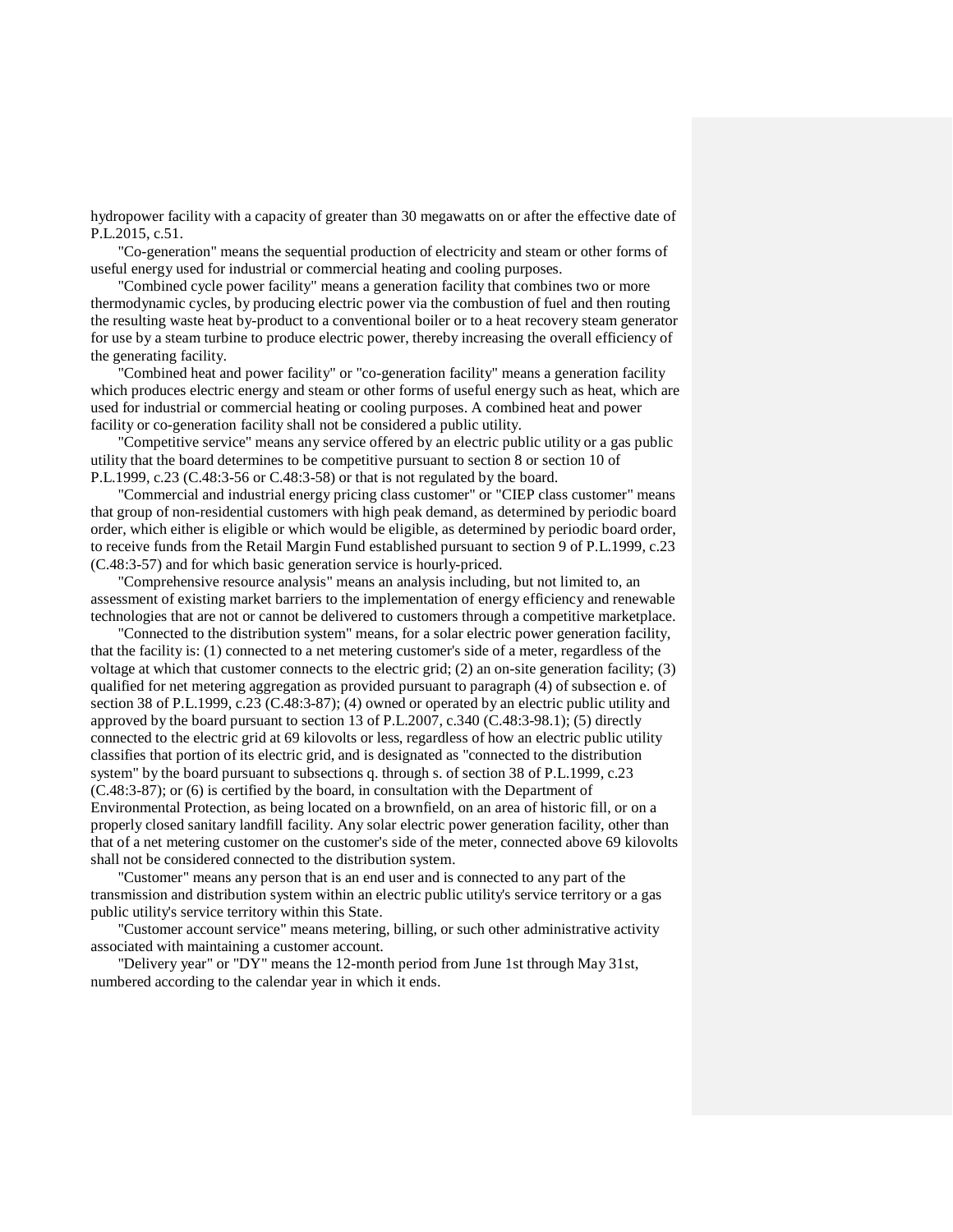"Demand side management" means the management of customer demand for energy service through the implementation of cost-effective energy efficiency technologies, including, but not limited to, installed conservation, load management, and energy efficiency measures on and in the residential, commercial, industrial, institutional, and governmental premises and facilities in this State.

"Electric generation service" means the provision of retail electric energy and capacity which is generated off-site from the location at which the consumption of such electric energy and capacity is metered for retail billing purposes, including agreements and arrangements related thereto.

"Electric power generator" means an entity that proposes to construct, own, lease, or operate, or currently owns, leases, or operates, an electric power production facility that will sell or does sell at least 90 percent of its output, either directly or through a marketer, to a customer or customers located at sites that are not on or contiguous to the site on which the facility will be located or is located. The designation of an entity as an electric power generator for the purposes of P.L.1999, c.23 (C.48:3-49 et al.) shall not, in and of itself, affect the entity's status as an exempt wholesale generator under the Public Utility Holding Company Act of 1935, 15 U.S.C. s.79 et seq., or its successor act.

"Electric power supplier" means a person or entity that is duly licensed pursuant to the provisions of P.L.1999, c.23 (C.48:3-49 et al.) to offer and to assume the contractual and legal responsibility to provide electric generation service to retail customers, and includes load serving entities, marketers, and brokers that offer or provide electric generation service to retail customers. The term excludes an electric public utility that provides electric generation service only as a basic generation service pursuant to section 9 of P.L.1999, c.23 (C.48:3-57).

"Electric public utility" means a public utility, as that term is defined in R.S.48:2-13, that transmits and distributes electricity to end users within this State.

"Electric related service" means a service that is directly related to the consumption of electricity by an end user, including, but not limited to, the installation of demand side management measures at the end user's premises, the maintenance, repair, or replacement of appliances, lighting, motors, or other energy-consuming devices at the end user's premises, and the provision of energy consumption measurement and billing services.

"Electronic signature" means an electronic sound, symbol, or process, attached to, or logically associated with, a contract or other record, and executed or adopted by a person with the intent to sign the record.

"Eligible generator" means a developer of a base load or mid-merit electric power generation facility including, but not limited to, an on-site generation facility that qualifies as a capacity resource under PJM criteria and that commences construction after the effective date of P.L.2011, c.9 (C.48:3-98.2 et al.).

"Energy agent" means a person that is duly registered pursuant to the provisions of P.L.1999, c.23 (C.48:3-49 et al.), that arranges the sale of retail electricity or electric related services, or retail gas supply or gas related services, between government aggregators or private aggregators and electric power suppliers or gas suppliers, but does not take title to the electric or gas sold.

"Energy consumer" means a business or residential consumer of electric generation service or gas supply service located within the territorial jurisdiction of a government aggregator.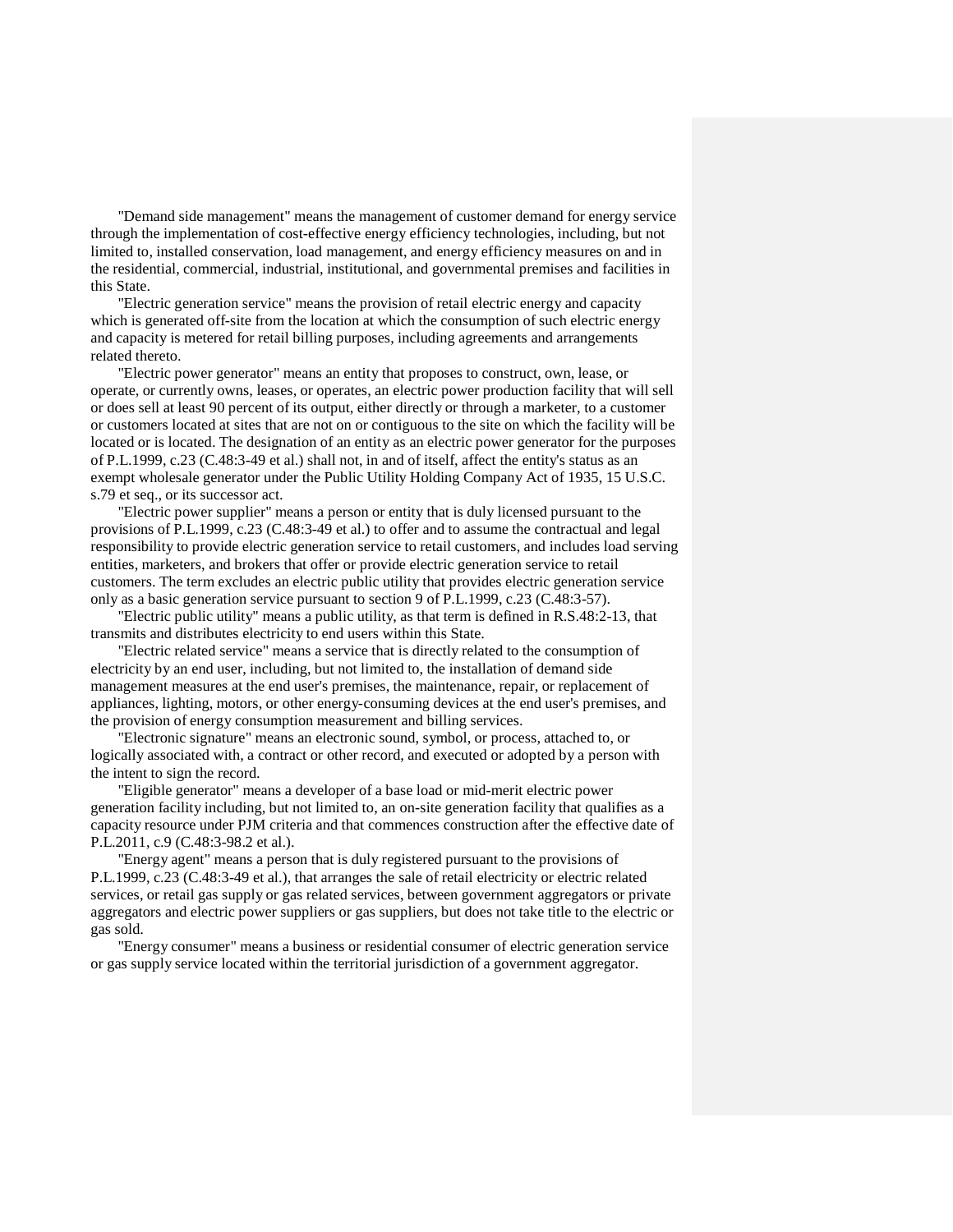"Energy efficiency portfolio standard" means a requirement to procure a specified amount of energy efficiency or demand side management resources as a means of managing and reducing energy usage and demand by customers.

"Energy year" or "EY" means the 12-month period from June 1st through May 31st, numbered according to the calendar year in which it ends.

"Existing business relationship" means a relationship formed by a voluntary two-way communication between an electric power supplier, gas supplier, broker, energy agent, marketer, private aggregator, sales representative, or telemarketer and a customer, regardless of an exchange of consideration, on the basis of an inquiry, application, purchase, or transaction initiated by the customer regarding products or services offered by the electric power supplier, gas supplier, broker, energy agent, marketer, private aggregator, sales representative, or telemarketer; however, a consumer's use of electric generation service or gas supply service through the consumer's electric public utility or gas public utility shall not constitute or establish an existing business relationship for the purpose of P.L.2013, c.263.

"Farmland" means land actively devoted to agricultural or horticultural use that is valued, assessed, and taxed pursuant to the "Farmland Assessment Act of 1964," P.L.1964, c.48 (C.54:4- 23.1 et seq.).

"Federal Energy Regulatory Commission" or "FERC" means the federal agency established pursuant to 42 U.S.C. s.7171 et seq. to regulate the interstate transmission of electricity, natural gas, and oil.

"Final remediation document" shall have the same meaning as provided in section 3 of P.L.1976, c.141 (C.58:10-23.11b).

"Financing entity" means an electric public utility, a special purpose entity, or any other assignee of bondable transition property, which issues transition bonds. Except as specifically provided in P.L.1999, c.23 (C.48:3-49 et al.), a financing entity which is not itself an electric public utility shall not be subject to the public utility requirements of Title 48 of the Revised Statutes or any rules or regulations adopted pursuant thereto.

"Gas public utility" means a public utility, as that term is defined in R.S.48:2-13, that distributes gas to end users within this State.

"Gas related service" means a service that is directly related to the consumption of gas by an end user, including, but not limited to, the installation of demand side management measures at the end user's premises, the maintenance, repair or replacement of appliances or other energyconsuming devices at the end user's premises, and the provision of energy consumption measurement and billing services.

"Gas supplier" means a person that is duly licensed pursuant to the provisions of P.L.1999, c.23 (C.48:3-49 et al.) to offer and assume the contractual and legal obligation to provide gas supply service to retail customers, and includes, but is not limited to, marketers and brokers. A non-public utility affiliate of a public utility holding company may be a gas supplier, but a gas public utility or any subsidiary of a gas utility is not a gas supplier. In the event that a gas public utility is not part of a holding company legal structure, a related competitive business segment of that gas public utility may be a gas supplier, provided that related competitive business segment is structurally separated from the gas public utility, and provided that the interactions between the gas public utility and the related competitive business segment are subject to the affiliate relations standards adopted by the board pursuant to subsection k. of section 10 of P.L.1999, c.23 (C.48:3-58).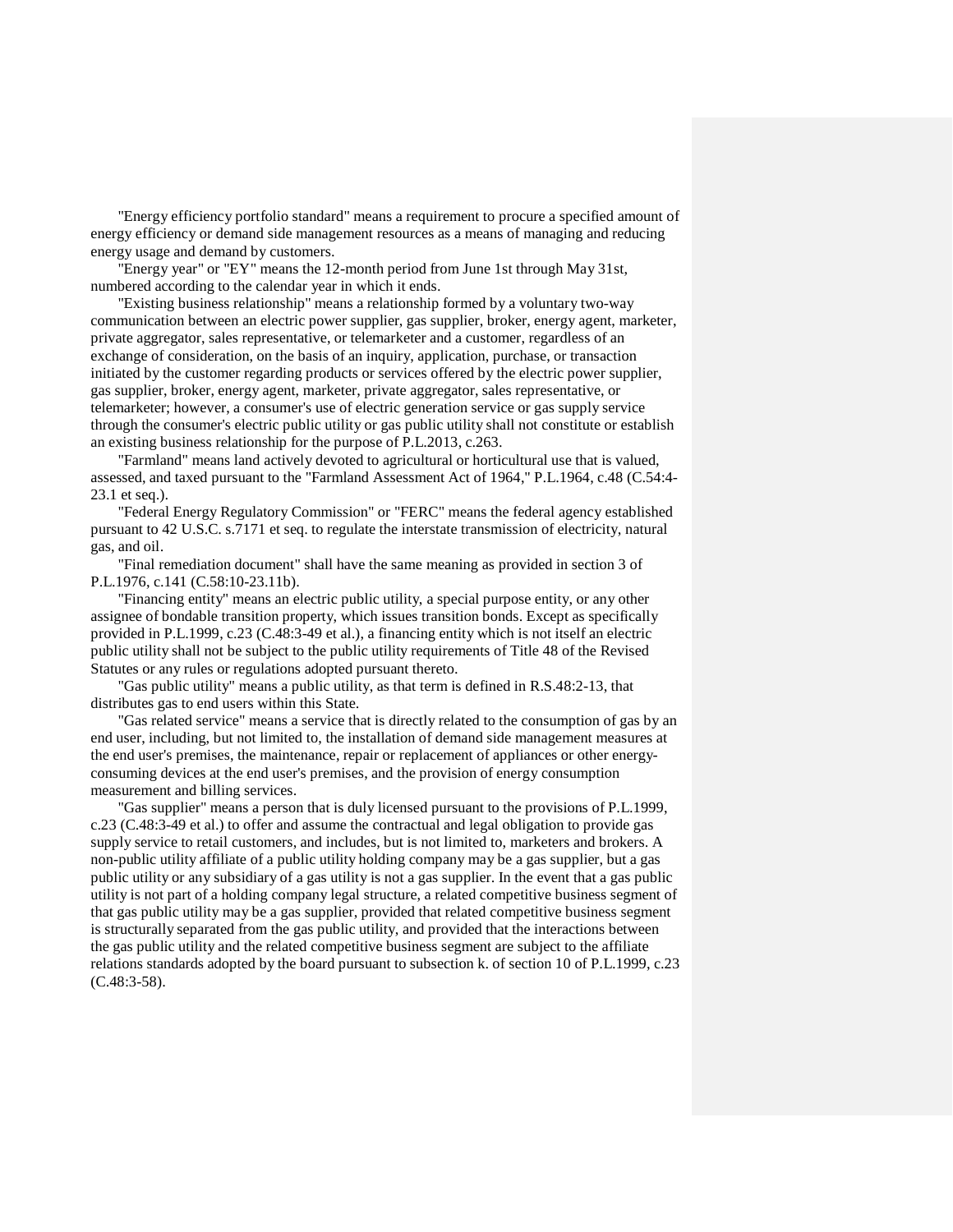"Gas supply service" means the provision to customers of the retail commodity of gas, but does not include any regulated distribution service.

"Government aggregator" means any government entity subject to the requirements of the "Local Public Contracts Law," P.L.1971, c.198 (C.40A:11-1 et seq.), the "Public School Contracts Law," N.J.S.18A:18A-1 et seq., or the "County College Contracts Law," P.L.1982, c.189 (C.18A:64A-25.1 et seq.), that enters into a written contract with a licensed electric power supplier or a licensed gas supplier for: (1) the provision of electric generation service, electric related service, gas supply service, or gas related service for its own use or the use of other government aggregators; or (2) if a municipal or county government, the provision of electric generation service or gas supply service on behalf of business or residential customers within its territorial jurisdiction.

"Government energy aggregation program" means a program and procedure pursuant to which a government aggregator enters into a written contract for the provision of electric generation service or gas supply service on behalf of business or residential customers within its territorial jurisdiction.

"Governmental entity" means any federal, state, municipal, local, or other governmental department, commission, board, agency, court, authority, or instrumentality having competent jurisdiction.

"Greenhouse gas emissions portfolio standard" means a requirement that addresses or limits the amount of carbon dioxide emissions indirectly resulting from the use of electricity as applied to any electric power suppliers and basic generation service providers of electricity.

"Historic fill" means generally large volumes of non-indigenous material, no matter what date they were emplaced on the site, used to raise the topographic elevation of a site, which were contaminated prior to emplacement and are in no way connected with the operations at the location of emplacement and which include, but are not limited to, construction debris, dredge spoils, incinerator residue, demolition debris, fly ash, and non-hazardous solid waste. "Historic fill" shall not include any material which is substantially chromate chemical production waste or any other chemical production waste or waste from processing of metal or mineral ores, residues, slags, or tailings.

"Incremental auction" means an auction conducted by PJM, as part of PJM's reliability pricing model, prior to the start of the delivery year to secure electric capacity as necessary to satisfy the capacity requirements for that delivery year, that is not otherwise provided for in the base residual auction.

"Leakage" means an increase in greenhouse gas emissions related to generation sources located outside of the State that are not subject to a state, interstate, or regional greenhouse gas emissions cap or standard that applies to generation sources located within the State.

"Locational deliverability area" or "LDA" means one or more of the zones within the PJM region which are used to evaluate area transmission constraints and reliability issues including electric public utility company zones, sub-zones, and combinations of zones.

"Long-term capacity agreement pilot program" or "LCAPP" means a pilot program established by the board that includes participation by eligible generators, to seek offers for financially-settled standard offer capacity agreements with eligible generators pursuant to the provisions of P.L.2011, c.9 (C.48:3-98.2 et al.).

"Market transition charge" means a charge imposed pursuant to section 13 of P.L.1999, c.23 (C.48:3-61) by an electric public utility, at a level determined by the board, on the electric public utility customers for a limited duration transition period to recover stranded costs created as a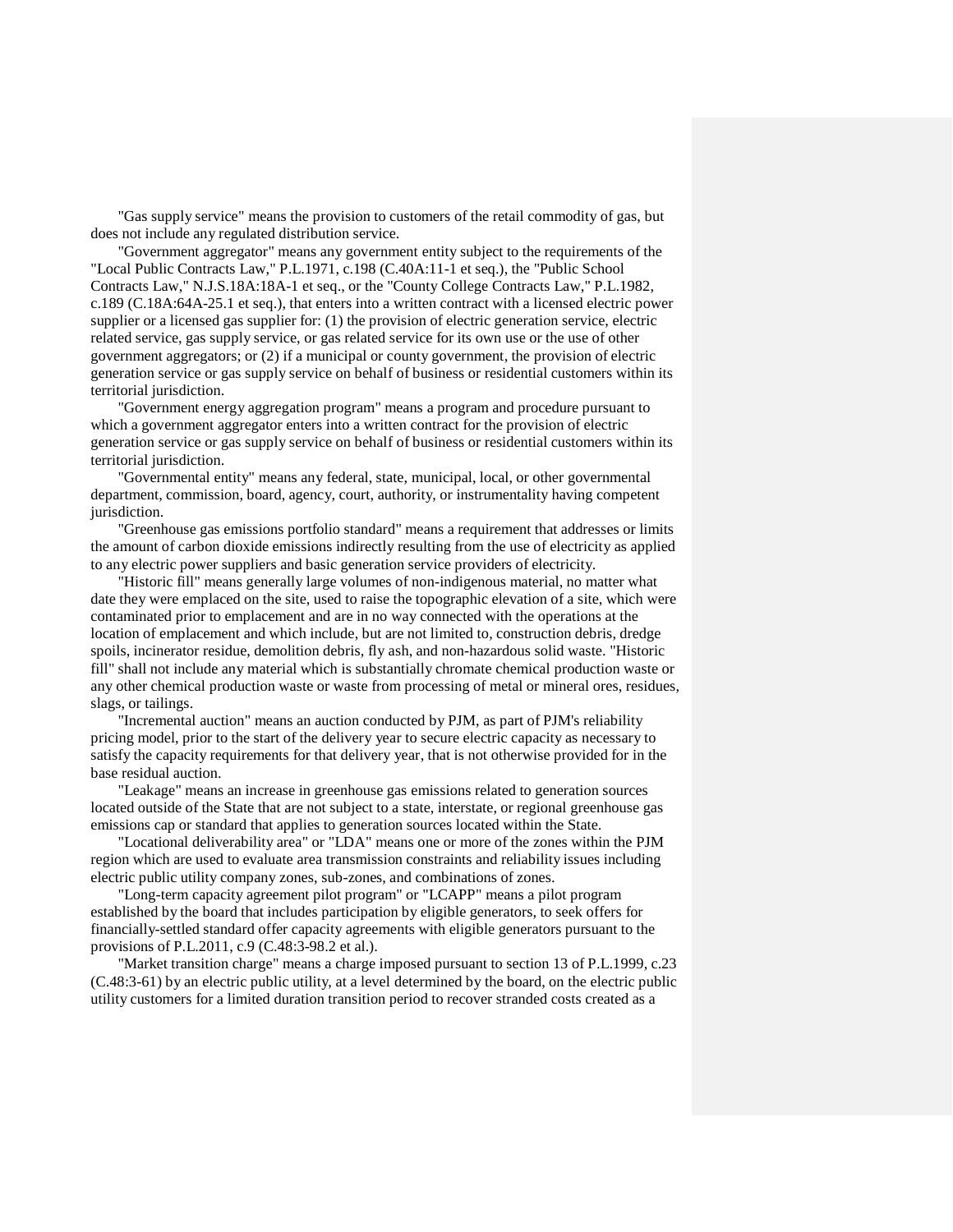result of the introduction of electric power supply competition pursuant to the provisions of P.L.1999, c.23 (C.48:3-49 et al.).

"Marketer" means a duly licensed electric power supplier that takes title to electric energy and capacity, transmission and other services from electric power generators and other wholesale suppliers and then assumes the contractual and legal obligation to provide electric generation service, and may include transmission and other services, to an end-use retail customer or customers, or a duly licensed gas supplier that takes title to gas and then assumes the contractual and legal obligation to provide gas supply service to an end-use customer or customers.

"Mid-merit electric power generation facility" means a generation facility that operates at a capacity factor between baseload generation facilities and peaker generation facilities.

"Net metering aggregation" means a procedure for calculating the combination of the annual energy usage for all facilities owned by a single customer where such customer is a State entity, school district, county, county agency, county authority, municipality, municipal agency, or municipal authority, and which are served by a solar electric power generating facility as provided pursuant to paragraph (4) of subsection e. of section 38 of P.L.1999, c.23 (C.48:3-87).

"Net proceeds" means proceeds less transaction and other related costs as determined by the board.

"Net revenues" means revenues less related expenses, including applicable taxes, as determined by the board.

"Offshore wind energy" means electric energy produced by a qualified offshore wind project.

"Offshore wind renewable energy certificate" or "OREC" means a certificate, issued by the board or its designee, representing the environmental attributes of one megawatt hour of electric generation from a qualified offshore wind project.

"Off-site end use thermal energy services customer" means an end use customer that purchases thermal energy services from an on-site generation facility, combined heat and power facility, or co-generation facility, and that is located on property that is separated from the property on which the on-site generation facility, combined heat and power facility, or cogeneration facility is located by more than one easement, public thoroughfare, or transportation or utility-owned right-of-way.

"On-site generation facility" means a generation facility, including, but not limited to, a generation facility that produces Class I or Class II renewable energy, and equipment and services appurtenant to electric sales by such facility to the end use customer located on the property or on property contiguous to the property on which the end user is located. An on-site generation facility shall not be considered a public utility. The property of the end use customer and the property on which the on-site generation facility is located shall be considered contiguous if they are geographically located next to each other, but may be otherwise separated by an easement, public thoroughfare, transportation or utility-owned right-of-way, or if the end use customer is purchasing thermal energy services produced by the on-site generation facility, for use for heating or cooling, or both, regardless of whether the customer is located on property that is separated from the property on which the on-site generation facility is located by more than one easement, public thoroughfare, or transportation or utility-owned right-of-way.

"Open access offshore wind transmission facility" means an open access transmission facility, located either in the Atlantic Ocean or onshore, used to facilitate the collection of offshore wind energy or its delivery to the electric transmission system in this State.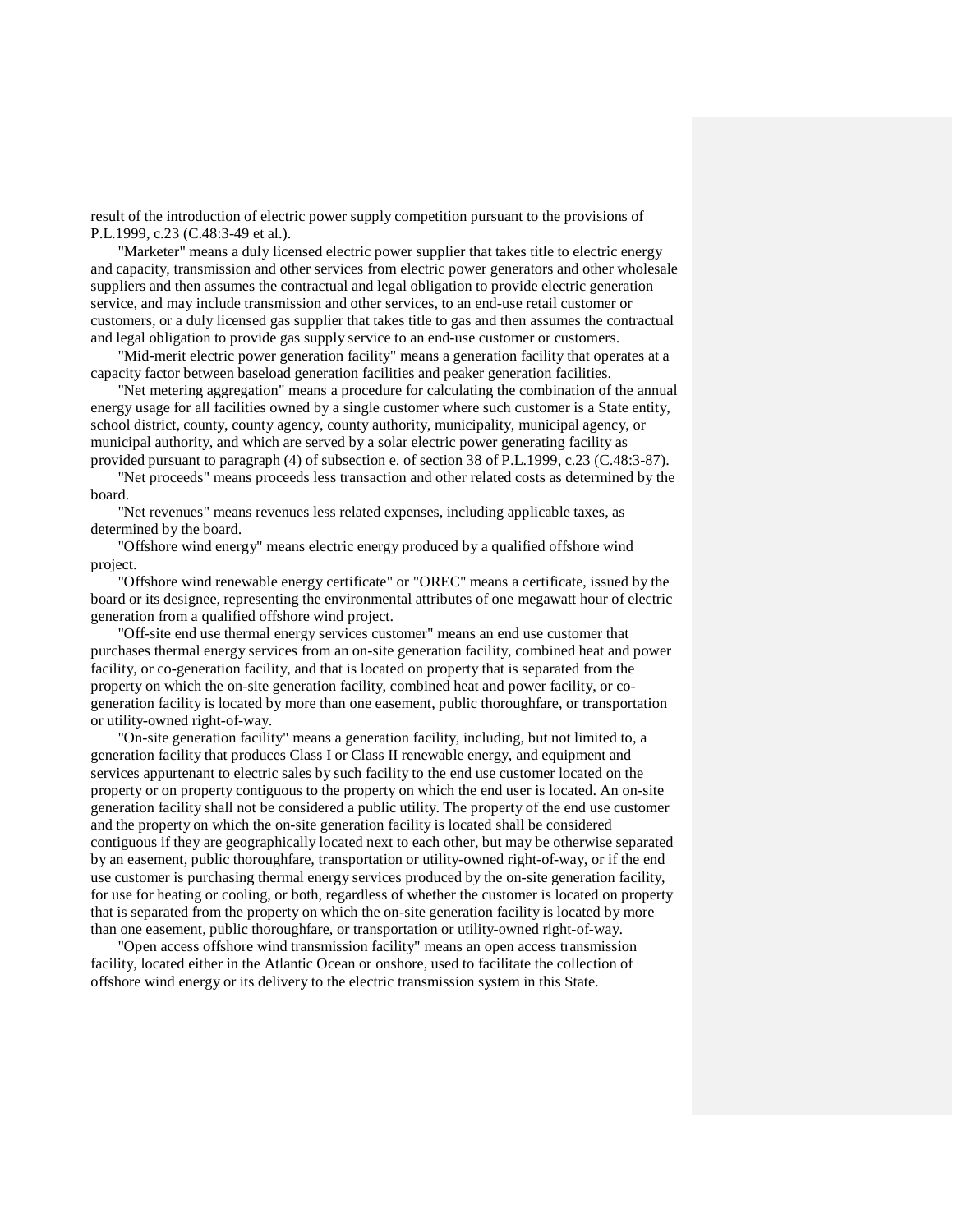"Person" means an individual, partnership, corporation, association, trust, limited liability company, governmental entity, or other legal entity.

"PJM Interconnection, L.L.C." or "PJM" means the privately-held, limited liability corporation that serves as a FERC-approved Regional Transmission Organization, or its successor, that manages the regional, high-voltage electricity grid serving all or parts of 13 states including New Jersey and the District of Columbia, operates the regional competitive wholesale electric market, manages the regional transmission planning process, and establishes systems and rules to ensure that the regional and in-State energy markets operate fairly and efficiently.

"Preliminary assessment" shall have the same meaning as provided in section 3 of P.L.1976, c.141 (C.58:10-23.11b).

"Private aggregator" means a non-government aggregator that is a duly-organized business or non-profit organization authorized to do business in this State that enters into a contract with a duly licensed electric power supplier for the purchase of electric energy and capacity, or with a duly licensed gas supplier for the purchase of gas supply service, on behalf of multiple end-use customers by combining the loads of those customers.

"Properly closed sanitary landfill facility" means a sanitary landfill facility, or a portion of a sanitary landfill facility, for which performance is complete with respect to all activities associated with the design, installation, purchase, or construction of all measures, structures, or equipment required by the Department of Environmental Protection, pursuant to law, in order to prevent, minimize, or monitor pollution or health hazards resulting from a sanitary landfill facility subsequent to the termination of operations at any portion thereof, including, but not necessarily limited to, the placement of earthen or vegetative cover, and the installation of methane gas vents or monitors and leachate monitoring wells or collection systems at the site of any sanitary landfill facility.

"Public utility holding company" means: (1) any company that, directly or indirectly, owns, controls, or holds with power to vote, 10 percent or more of the outstanding voting securities of an electric public utility or a gas public utility or of a company which is a public utility holding company by virtue of this definition, unless the Securities and Exchange Commission, or its successor, by order declares such company not to be a public utility holding company under the Public Utility Holding Company Act of 1935, 15 U.S.C. s.79 et seq., or its successor; or (2) any person that the Securities and Exchange Commission, or its successor, determines, after notice and opportunity for hearing, directly or indirectly, to exercise, either alone or pursuant to an arrangement or understanding with one or more other persons, such a controlling influence over the management or policies of an electric public utility or a gas public utility or public utility holding company as to make it necessary or appropriate in the public interest or for the protection of investors or consumers that such person be subject to the obligations, duties, and liabilities imposed in the Public Utility Holding Company Act of 1935, 15 U.S.C. s.79 et seq., or its successor act.

"Qualified offshore wind project" means a wind turbine electricity generation facility in the Atlantic Ocean and connected to the electric transmission system in this State, and includes the associated transmission-related interconnection facilities and equipment, and approved by the board pursuant to section 3 of P.L.2010, c.57 (C.48:3-87.1).

"Registration program" means an administrative process developed by the board pursuant to subsection u. of section 38 of P.L.1999, c.23 (C.48:3-87) that requires all owners of solar electric power generation facilities connected to the distribution system that intend to generate SRECs, to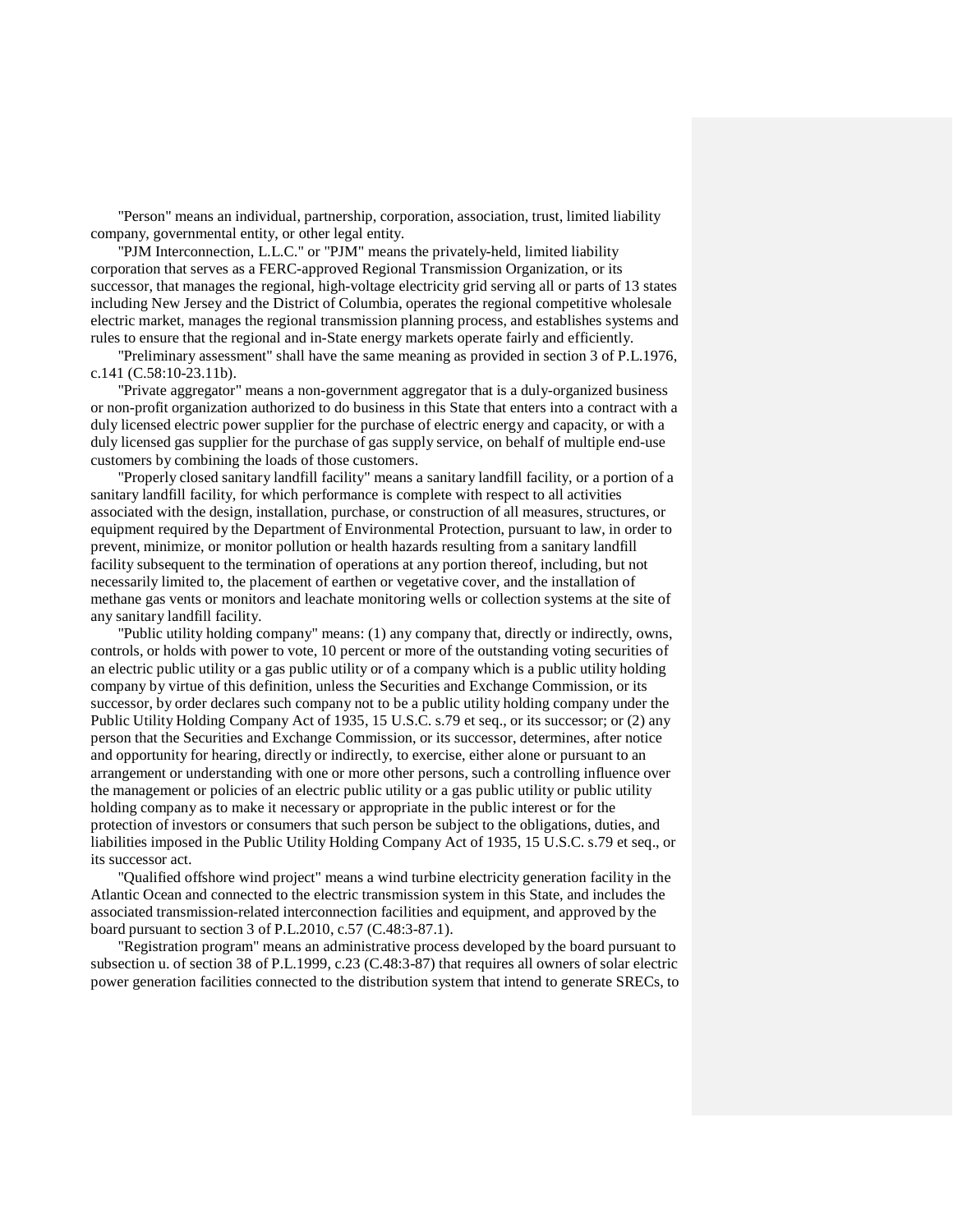file with the board documents detailing the size, location, interconnection plan, land use, and other project information as required by the board.

"Regulatory asset" means an asset recorded on the books of an electric public utility or gas public utility pursuant to the Statement of Financial Accounting Standards, No. 71, entitled "Accounting for the Effects of Certain Types of Regulation," or any successor standard and as deemed recoverable by the board.

"Related competitive business segment of an electric public utility or gas public utility" means any business venture of an electric public utility or gas public utility including, but not limited to, functionally separate business units, joint ventures, and partnerships, that offers to provide or provides competitive services.

"Related competitive business segment of a public utility holding company" means any business venture of a public utility holding company, including, but not limited to, functionally separate business units, joint ventures, and partnerships and subsidiaries, that offers to provide or provides competitive services, but does not include any related competitive business segments of an electric public utility or gas public utility.

"Reliability pricing model" or "RPM" means PJM's capacity-market model, and its successors, that secures capacity on behalf of electric load serving entities to satisfy load obligations not satisfied through the output of electric generation facilities owned by those entities, or otherwise secured by those entities through bilateral contracts.

"Renewable energy certificate" or "REC" means a certificate representing the environmental benefits or attributes of one megawatt-hour of generation from a generating facility that produces Class I or Class II renewable energy, but shall not include a solar renewable energy certificate or an offshore wind renewable energy certificate.

"Resource clearing price" or "RCP" means the clearing price established for the applicable locational deliverability area by the base residual auction or incremental auction, as determined by the optimization algorithm for each auction, conducted by PJM as part of PJM's reliability pricing model.

"Resource recovery facility" means a solid waste facility constructed and operated for the incineration of solid waste for energy production and the recovery of metals and other materials for reuse, which the Department of Environmental Protection has determined to be in compliance with current environmental standards, including, but not limited to, all applicable requirements of the federal "Clean Air Act" (42 U.S.C. s.7401 et seq.).

"Restructuring related costs" means reasonably incurred costs directly related to the restructuring of the electric power industry, including the closure, sale, functional separation, and divestiture of generation and other competitive utility assets by a public utility, or the provision of competitive services as those costs are determined by the board, and which are not stranded costs as defined in P.L.1999, c.23 (C.48:3-49 et al.) but may include, but not be limited to, investments in management information systems, and which shall include expenses related to employees affected by restructuring which result in efficiencies and which result in benefits to ratepayers, such as training or retraining at the level equivalent to one year's training at a vocational or technical school or county community college, the provision of severance pay of two weeks of base pay for each year of full-time employment, and a maximum of 24 months' continued health care coverage. Except as to expenses related to employees affected by restructuring, "restructuring related costs" shall not include going forward costs.

"Retail choice" means the ability of retail customers to shop for electric generation or gas supply service from electric power or gas suppliers, or opt to receive basic generation service or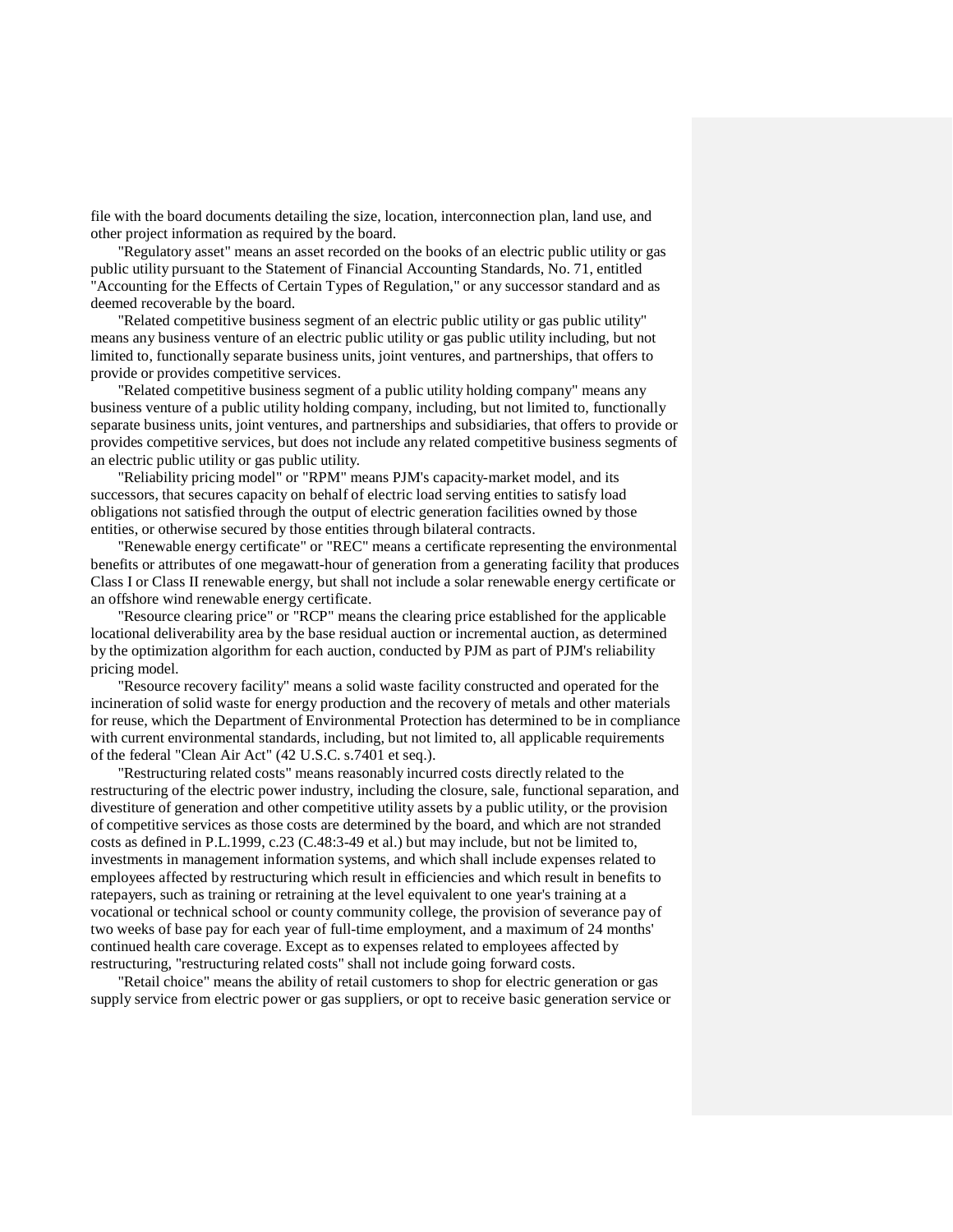basic gas service, and the ability of an electric power or gas supplier to offer electric generation service or gas supply service to retail customers, consistent with the provisions of P.L.1999, c.23 (C.48:3-49 et al.).

"Retail margin" means an amount, reflecting differences in prices that electric power suppliers and electric public utilities may charge in providing electric generation service and basic generation service, respectively, to retail customers, excluding residential customers, which the board may authorize to be charged to categories of basic generation service customers of electric public utilities in this State, other than residential customers, under the board's continuing regulation of basic generation service pursuant to sections 3 and 9 of P.L.1999, c.23 (C.48:3-51 and 48:3-57), for the purpose of promoting a competitive retail market for the supply of electricity.

"Sales representative" means a person employed by, acting on behalf of, or as an independent contractor for, an electric power supplier, gas supplier, broker, energy agent, marketer, or private aggregator who, by any means, solicits a potential residential customer for the provision of electric generation service or gas supply service.

"Sanitary landfill facility" shall have the same meaning as provided in section 3 of P.L.1970, c.39 (C.13:1E-3).

"School district" means a local or regional school district established pursuant to chapter 8 or chapter 13 of Title 18A of the New Jersey Statutes, a county special services school district established pursuant to article 8 of chapter 46 of Title 18A of the New Jersey Statutes, a county vocational school district established pursuant to article 3 of chapter 54 of Title 18A of the New Jersey Statutes, and a district under full State intervention pursuant to P.L.1987, c.399 (C.18A:7A-34 et al.).

"Shopping credit" means an amount deducted from the bill of an electric public utility customer to reflect the fact that the customer has switched to an electric power supplier and no longer takes basic generation service from the electric public utility.

"Site investigation" shall have the same meaning as provided in section 3 of P.L.1976, c.141 (C.58:10-23.11b).

"Small scale hydropower facility" means a facility located within this State that is connected to the distribution system, and that meets the requirements of, and has been certified by, a nationally recognized low-impact hydropower organization that has established low-impact hydropower certification criteria applicable to: (1) river flows; (2) water quality; (3) fish passage and protection; (4) watershed protection; (5) threatened and endangered species protection; (6) cultural resource protection; (7) recreation; and (8) facilities recommended for removal.

"Social program" means a program implemented with board approval to provide assistance to a group of disadvantaged customers, to provide protection to consumers, or to accomplish a particular societal goal, and includes, but is not limited to, the winter moratorium program, utility practices concerning "bad debt" customers, low income assistance, deferred payment plans, weatherization programs, and late payment and deposit policies, but does not include any demand side management program or any environmental requirements or controls.

"Societal benefits charge" means a charge imposed by an electric public utility, at a level determined by the board, pursuant to, and in accordance with, section 12 of P.L.1999, c.23 (C.48:3-60).

"Solar alternative compliance payment" or "SACP" means a payment of a certain dollar amount per megawatt hour (MWh) which an electric power supplier or provider may submit to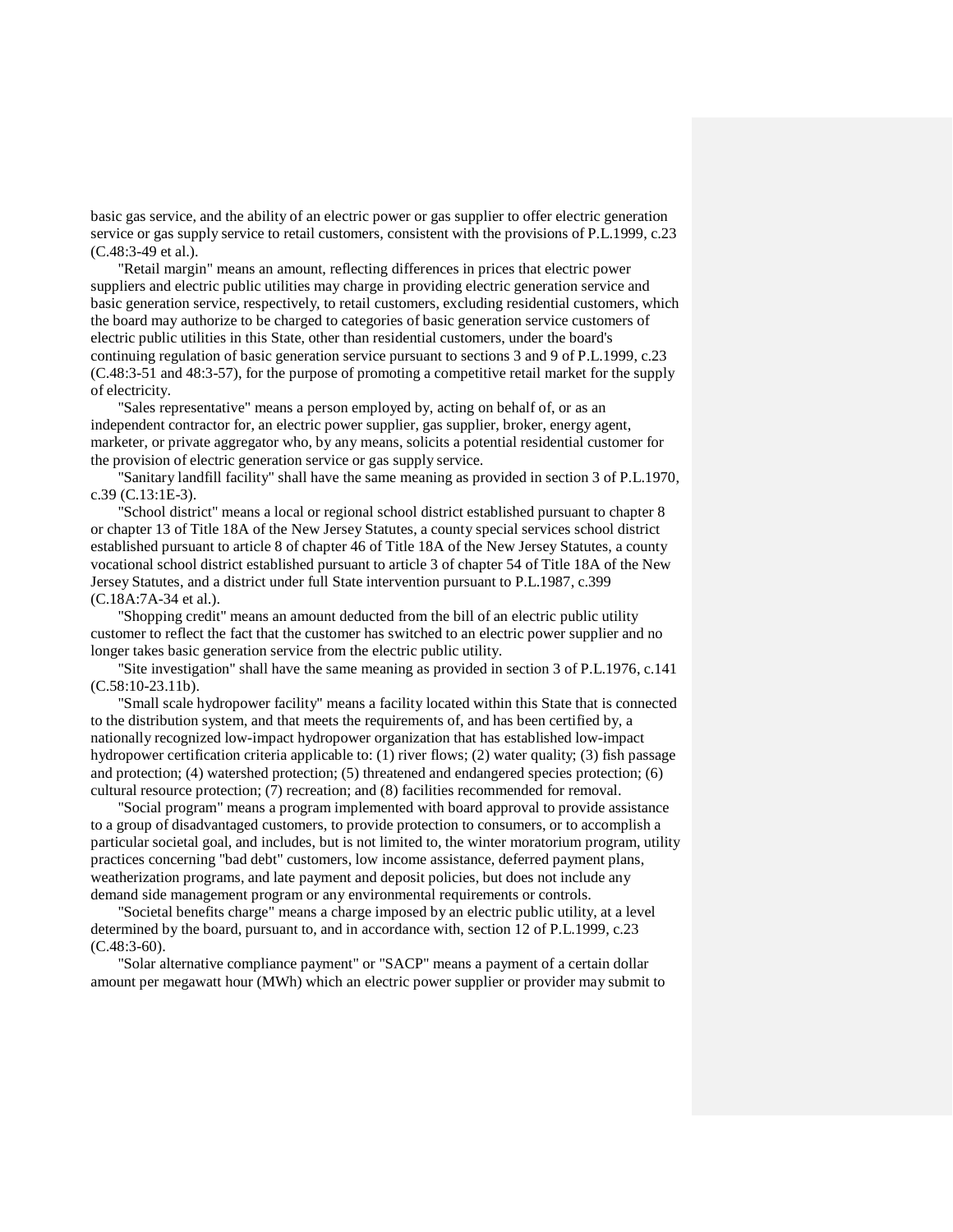the board in order to comply with the solar electric generation requirements under section 38 of P.L.1999, c.23 (C.48:3-87).

"Solar renewable energy certificate" or "SREC" means a certificate issued by the board or its designee, representing one megawatt hour (MWh) of solar energy that is generated by a facility connected to the distribution system in this State and has value based upon, and driven by, the energy market.

"Standard offer capacity agreement" or "SOCA" means a financially-settled transaction agreement, approved by board order, that provides for eligible generators to receive payments from the electric public utilities for a defined amount of electric capacity for a term to be determined by the board but not to exceed 15 years, and for such payments to be a fully nonbypassable charge, with such an order, once issued, being irrevocable.

"Standard offer capacity price" or "SOCP" means the capacity price that is fixed for the term of the SOCA and which is the price to be received by eligible generators under a board-approved SOCA.

"State entity" means a department, agency, or office of State government, a State university or college, or an authority created by the State.

"Stranded cost" means the amount by which the net cost of an electric public utility's electric generating assets or electric power purchase commitments, as determined by the board consistent with the provisions of P.L.1999, c.23 (C.48:3-49 et al.), exceeds the market value of those assets or contractual commitments in a competitive supply marketplace and the costs of buydowns or buyouts of power purchase contracts.

"Stranded costs recovery order" means each order issued by the board in accordance with subsection c. of section 13 of P.L.1999, c.23 (C.48:3-61) which sets forth the amount of stranded costs, if any, the board has determined an electric public utility is eligible to recover and collect in accordance with the standards set forth in section 13 of P.L.1999, c.23 (C.48:3-61) and the recovery mechanisms therefor.

"Telemarketer" shall have the same meaning as set forth in section 2 of P.L.2003, c.76 (C.56:8-120).

"Telemarketing sales call" means a telephone call made by a telemarketer to a potential residential customer as part of a plan, program, or campaign to encourage the customer to change the customer's electric power supplier or gas supplier. A telephone call made to an existing customer of an electric power supplier, gas supplier, broker, energy agent, marketer, private aggregator, or sales representative, for the sole purpose of collecting on accounts or following up on contractual obligations, shall not be deemed a telemarketing sales call. A telephone call made in response to an express written request of a customer shall not be deemed a telemarketing sales call.

"Thermal efficiency" means the useful electric energy output of a facility, plus the useful thermal energy output of the facility, expressed as a percentage of the total energy input to the facility.

"Transition bond charge" means a charge, expressed as an amount per kilowatt hour, that is authorized by and imposed on electric public utility ratepayers pursuant to a bondable stranded costs rate order, as modified at any time pursuant to the provisions of P.L.1999, c.23 (C.48:3-49 et al.).

"Transition bonds" means bonds, notes, certificates of participation, beneficial interest, or other evidences of indebtedness or ownership issued pursuant to an indenture, contract, or other agreement of an electric public utility or a financing entity, the proceeds of which are used,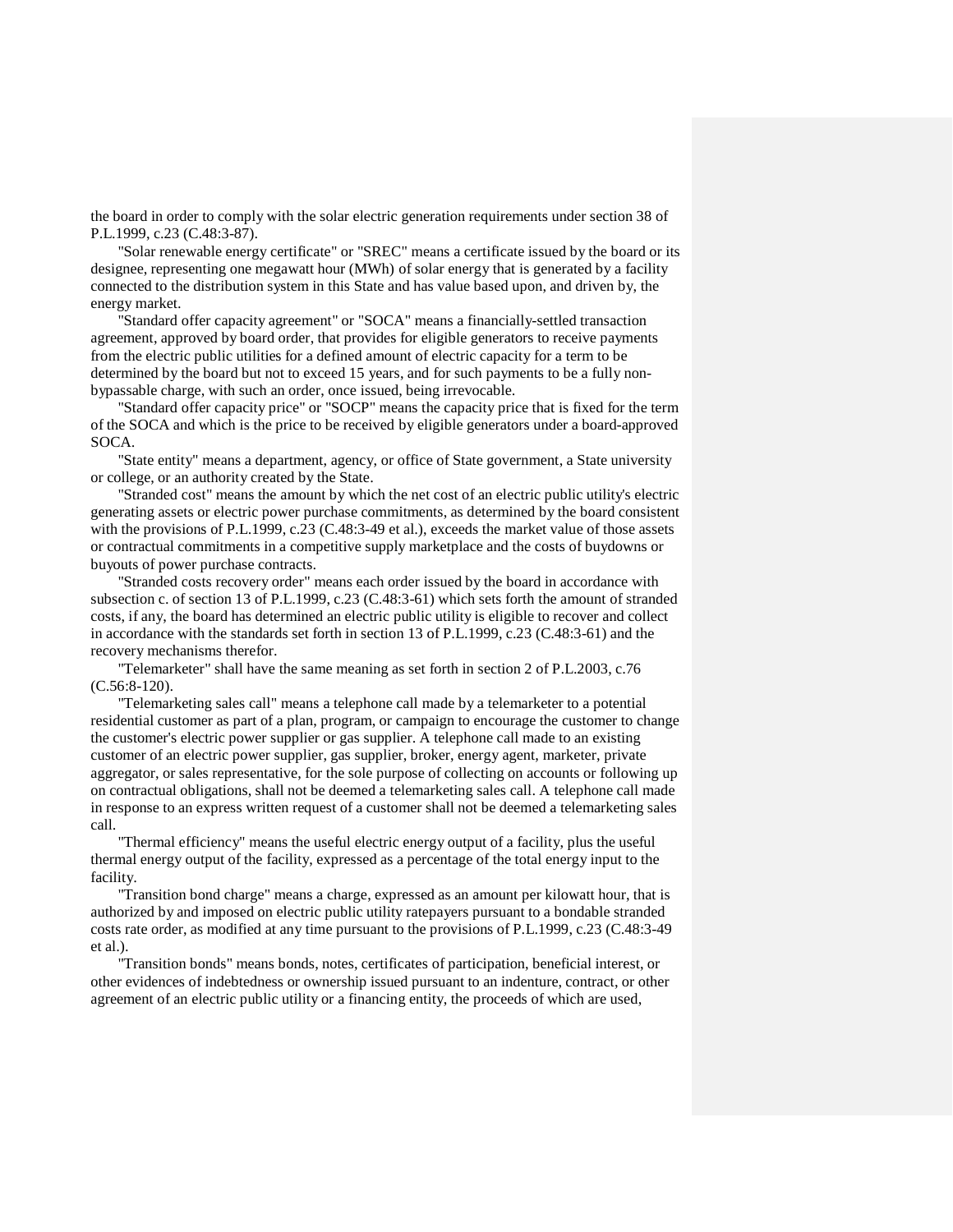directly or indirectly, to recover, finance or refinance bondable stranded costs and which are, directly or indirectly, secured by or payable from bondable transition property. References in P.L.1999, c.23 (C.48:3-49 et al.) to principal, interest, and acquisition or redemption premium with respect to transition bonds which are issued in the form of certificates of participation or beneficial interest or other evidences of ownership shall refer to the comparable payments on such securities.

"Transition period" means the period from August 1, 1999 through July 31, 2003.

"Transmission and distribution system" means, with respect to an electric public utility, any facility or equipment that is used for the transmission, distribution, or delivery of electricity to the customers of the electric public utility including, but not limited to, the land, structures, meters, lines, switches, and all other appurtenances thereof and thereto, owned or controlled by the electric public utility within this State.

"Universal service" means any service approved by the board with the purpose of assisting low-income residential customers in obtaining or retaining electric generation or delivery service.

"Unsolicited advertisement" means any advertising claims of the commercial availability or quality of services provided by an electric power supplier, gas supplier, broker, energy agent, marketer, private aggregator, sales representative, or telemarketer which is transmitted to a potential customer without that customer's prior express invitation or permission.

"Utility-scale solar facility" means a solar electric power generation facility that is capable of producing at least 10 megawatts of electric power, measured as alternating direct current, and is connected to the electric transmission system at a location that is within the service territory of an electric public utility or to the distribution system operated by an electric public utility. Any such facility shall qualify as Class I renewable energy for the purposes of receiving Class I renewable energy certificates for compliance with the State's renewable energy portfolio standards.

(cf: P.L.2020, c.24, s.7)

3. Section 4 of P.L.2016, c.12 (C.13:8C-46) is amended to read as follows:

4. There is established in the General Fund a special account to be known as the "Preserve New Jersey Fund Account."

a. The State Treasurer shall credit to this account:

(1) (a) (i) For State fiscal year 2016, an amount equal to 71 percent of the four percent of the revenue annually derived from the tax imposed pursuant to the "Corporation Business Tax Act (1945)," P.L.1945, c.162 (C.54:10A-1 et seq.), as amended and supplemented, or any other State law of similar effect, dedicated for recreation and conservation, farmland preservation, and historic preservation purposes pursuant to subparagraph (a) of Article VIII, Section II, paragraph 6 of the State Constitution, less \$19,972,000 already appropriated and expended for parks management in P.L.2015, c.63; and

(ii) in each State fiscal year 2017 through and including State fiscal year 2019 an amount equal to 71 percent of the four percent of the revenue annually derived from the tax imposed pursuant to the "Corporation Business Tax Act (1945)," P.L.1945, c.162 (C.54:10A-1 et seq.), as amended and supplemented, or any other State law of similar effect, dedicated to recreation and conservation, farmland preservation, and historic preservation purposes pursuant to subparagraph (a) of Article VIII, Section II, paragraph 6 of the State Constitution; and

(b) (i) in each State fiscal year commencing in State fiscal year 2020 and annually thereafter, an amount equal to 78 percent of the six percent of the revenue annually derived from the tax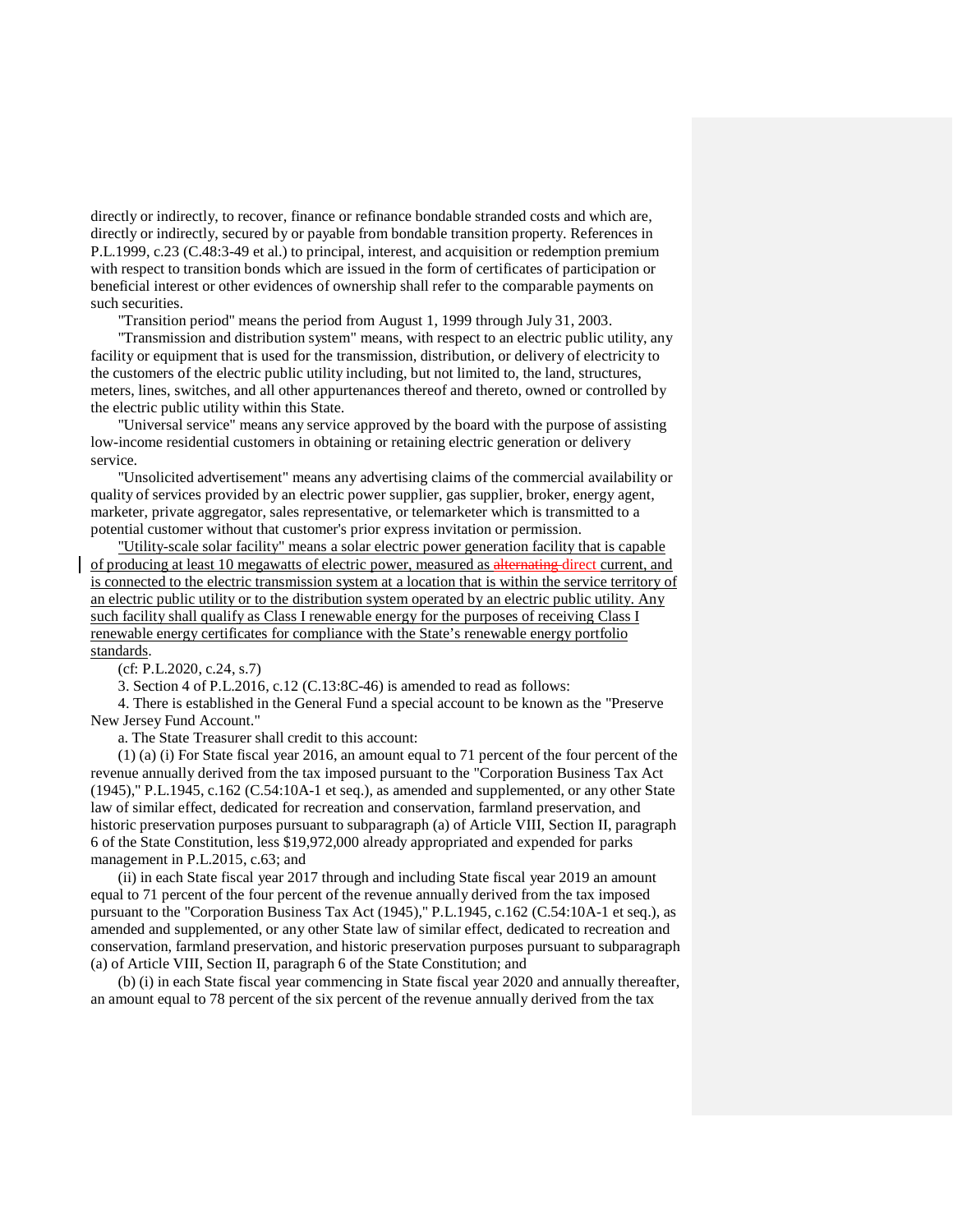imposed pursuant to the "Corporation Business Tax Act (1945)," P.L.1945, c.162 (C.54:10A-1 et seq.), as amended and supplemented, or any other State law of similar effect, dedicated to recreation and conservation, farmland preservation, and historic preservation purposes pursuant to subparagraph (a) of Article VIII, Section II, paragraph 6 of the State Constitution; and

(ii) any amount received from an electric public utility pursuant to section 1 of P.L. , c. (C. ) (pending before the Legislature as this bill); and

(2) in each State fiscal year, an amount equal to the amount dedicated pursuant to subparagraph (b) of Article VIII, Section II, paragraph 6 of the State Constitution.

b. In each State fiscal year, the amount credited to the Preserve New Jersey Fund Account shall be appropriated from time to time by the Legislature only for the applicable purposes set forth in Article VIII, Section II, paragraph 6 of the State Constitution and [this act] P.L.2016, c.12 (C.13:8C-43 et seq.) for:

(1) providing funding, including loans or grants, for the preservation, including acquisition, development, and stewardship, of lands for recreation and conservation purposes, including lands that protect water supplies and lands that have incurred flood or storm damage or are likely to do so, or that may buffer or protect other properties from flood or storm damage;

(2) providing funding, including loans or grants, for the preservation and stewardship of land for agricultural or horticultural use and production;

(3) providing funding, including loans or grants, for historic preservation; and

(4) paying administrative costs associated with (1) through (3) of this subsection.

c. Nothing in this act shall authorize any State entity to use constitutionally dedicated CBT moneys for the purpose of making any payments relating to any bonds, notes, or other debt obligations, other than those relating to obligations arising from land purchase agreements made with landowners.

d. In each State fiscal year after the enactment of P.L. , c. (C. ) (pending before the Legislature as this bill), the State Treasurer shall notify, in writing, the chairperson of the Garden State Preservation Trust of the amount received from an electric public utility pursuant to section 1 of P.L. , c. (C. ) (pending before the Legislature as this bill) and credited to the Preserve New Jersey Fund Account pursuant to subsubparagraph (ii) of subparagraph (b) of paragraph (1) of subsection a. of this section to be used for the purposes of subsection b. of this section.

(cf: P.L.2016, c.12, s.4)

4. This act shall take effect immediately.

## STATEMENT

This bill would supplement the "Electric Discount and Energy Competition Act" (EDECA), P.L.1999, c.23 (C.48:3-49 et al.), to direct the Board of Public Utilities (board) to establish a utility-scale solar energy development program.

The bill would define a "utility-scale solar facility" as a solar electric power generation facility that is capable of producing at least 10 megawatts of electric power, measured as alternating current, and is connected to the electric transmission system at a location that is within the service territory of an electric public utility or to the distribution system operated by an electric public utility.

The bill would require the board, within one year after the date the bill is enacted into law, to adopt rules and regulations establishing an annual competitive procurement program to develop utility-scale solar facilities capable of producing at least 3,000 megawatts of power by 2030. This program would include a transparent, competitive, and fair annual solicitation process